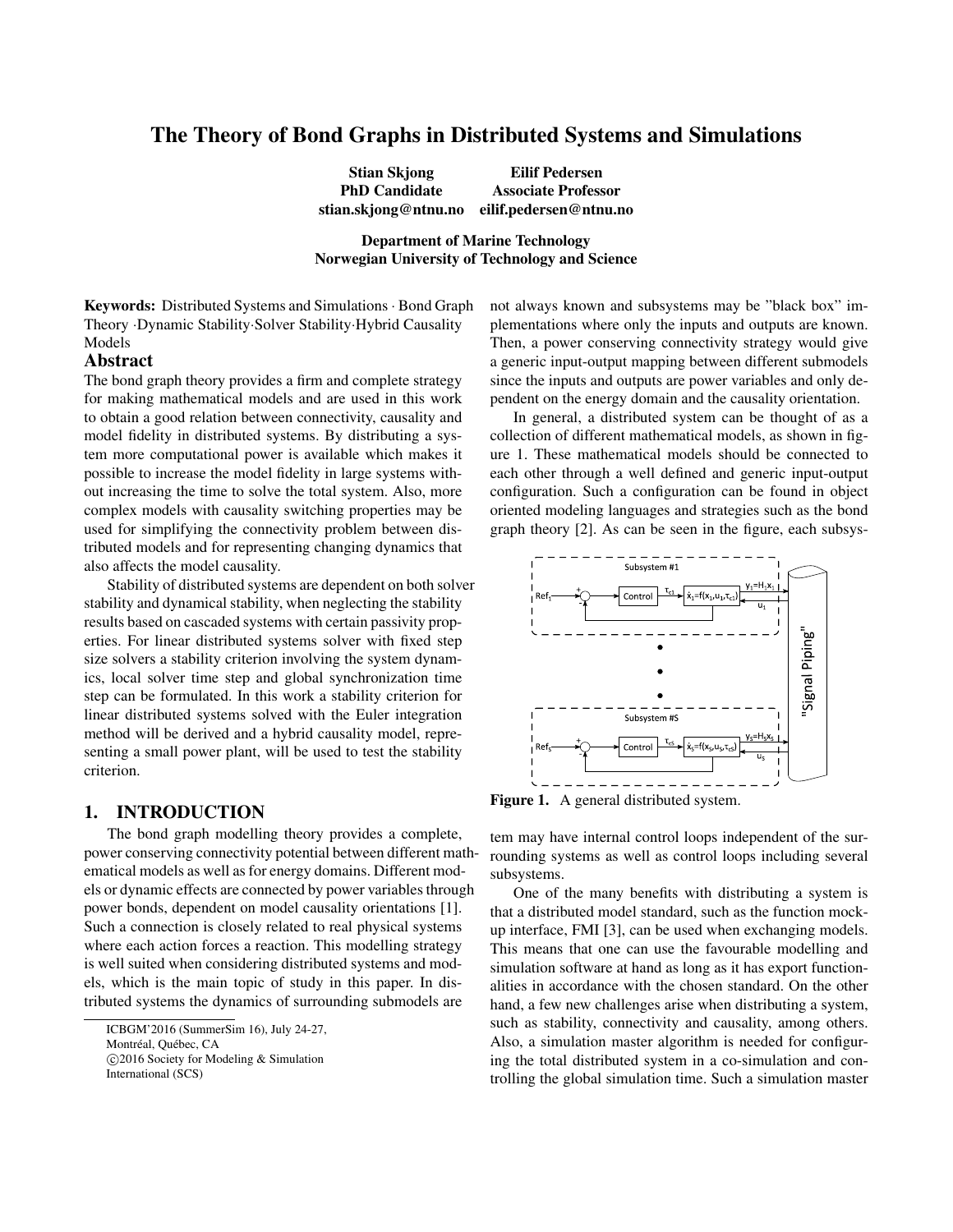is considered and developed in the ViProMa-project, Virtual Prototyping of Marine Systems and Operations, tailored for the FMI-standard.

In distributed simulations each distributed submodel is often solved locally with a time step smaller than, or equal to, the global synchronization time step. Also, there will be one global synchronization time step delay between each inputoutput connection since information is only exchanged at each global synchronization time step. This may lead to a difference in the transmitted power through a power bond when comparing values locally in two connected submodels. This power difference is often normalized and referred to as power residuals and the simulation errors will increase when the power residuals increase. A global algorithm based on power residual calculations and implemented in the distributed simulation master may be used to compensate for the added simulation errors.

Stability in models are often split into dynamic stability [4, 5] and simulation or solver stability. However, in distributed systems and simulations these two stabilities are closely connected since the global synchronization time step sets the maximal frequency of the exchanged data which may suppress the dynamics in the submodels. Also, it can be shown that the stability of the solver dynamics are dependent on both the local time steps, the global synchronization time step and the surrounding submodel dynamics. However, the proof of this is omitted in this work.

By distributing models it is possible to model more complex systems due to gained computational power as well as the possibility to use different local solvers. To gain even more complexity in distributed simulations it is possible to implement submodels with hybrid causality properties. In this context a model with hybrid properties is defined as a model that is able to alter inputs and outputs in discrete time online during a simulation. This enables modelling of connection and disconnection of submodels, for example generator synchronization in a power plant , as well as modelling system failure characteristics that change the dynamics of a model completely. However this calls for a thorough system stability analysis as well as choosing power conserving initial conditions.

# 2. CONNECTIVITY AND CAUSALITY IN DIS-TRIBUTED SYSTEMS

In most modelling theories connectivity and causality are closely related. However, in bond graph theory connectivity can be expressed directly through causality for power bond connections. This, because the power variables are given by the energy domain and only equal energy domains can be connected. The power variables, that as a product gives power [*W*], constitute a *true* power bond and are always present in pairs of efforts and flows. As an example, a force *F* is an ef-

Table 1. Bond graph elements generating states

| <b>Description</b>   | <b>Bond graph</b>                         | <b>Relation</b>                |
|----------------------|-------------------------------------------|--------------------------------|
| "Inertia element"    |                                           | $f = \Phi^{-1}(\int_0^t e dt)$ |
|                      | $\rightarrow$ $\rightarrow$ $\rightarrow$ | $e = \frac{d}{dt}[\Phi(f)]$    |
| "Capacitive element" | $\longmapsto$ C                           | $e = \Phi^{-1}(\int_0^t f dt)$ |
|                      | ⊿C                                        | $f = \frac{d}{dt}[\Phi(e)]$    |

fort and velocity *v* is a flow and the power is given as  $P = F \cdot v$ . In this context *F* and *v* form a pair of power variables and are inseparable. Where one of them appears in a model, so does the other one.

The connectivity problem is then reduced to a combination of a causality problem and a fidelity problem when sticking to the use of power variables consistently when developing mathematical models. This is old news in the bond graph environment, where connectivity is most often discussed in the concept of causality for a given model fidelity. In general, the causality of a model is defined by the form of the equations extracted from the bond graph model and is divided into differential causality and integral causality. A system that, in general, has only one degree of freedom can be modelled having either integral causality or differential causality, depending on the model input. In other words, the model input may act as a model constraints. A system that has multiple degrees of freedoms may include both integral causalities and differential causalities in its model representation, but has one integral form for each unconstrained degree of freedom, since it is the only causality form producing state equations. Differential causality will be treated more thoroughly in section 3.. In summary, both the state space representation and the connectivity options for a model are explicitly given by the causality of the bond graph elements in a model representation for a given model fidelity. Moreover, the causality of bond graph elements are affected by the model input, due to possible model constraints, which proves consistency in the bond graph theory.

In this paper a system consisting of only integral causality forms, will be said to have a complete integral causality form. In bond graph theory only two bond graph elements have the potential of producing states, namely the inertia element, denoted I, and the capacitive element, denoted  $C$ , as shown in table 1 with corresponding equations.

To illustrate the concept of connectivity through causality and model fidelity, consider a simplified model of a diesel engine, as given in figure 2, where a MSe-element is used as a governor, mapping fuel energy into torque applied to the crankshaft, a R-element taking care of the friction losses, an I-element describing the engine inertia and a connecting port,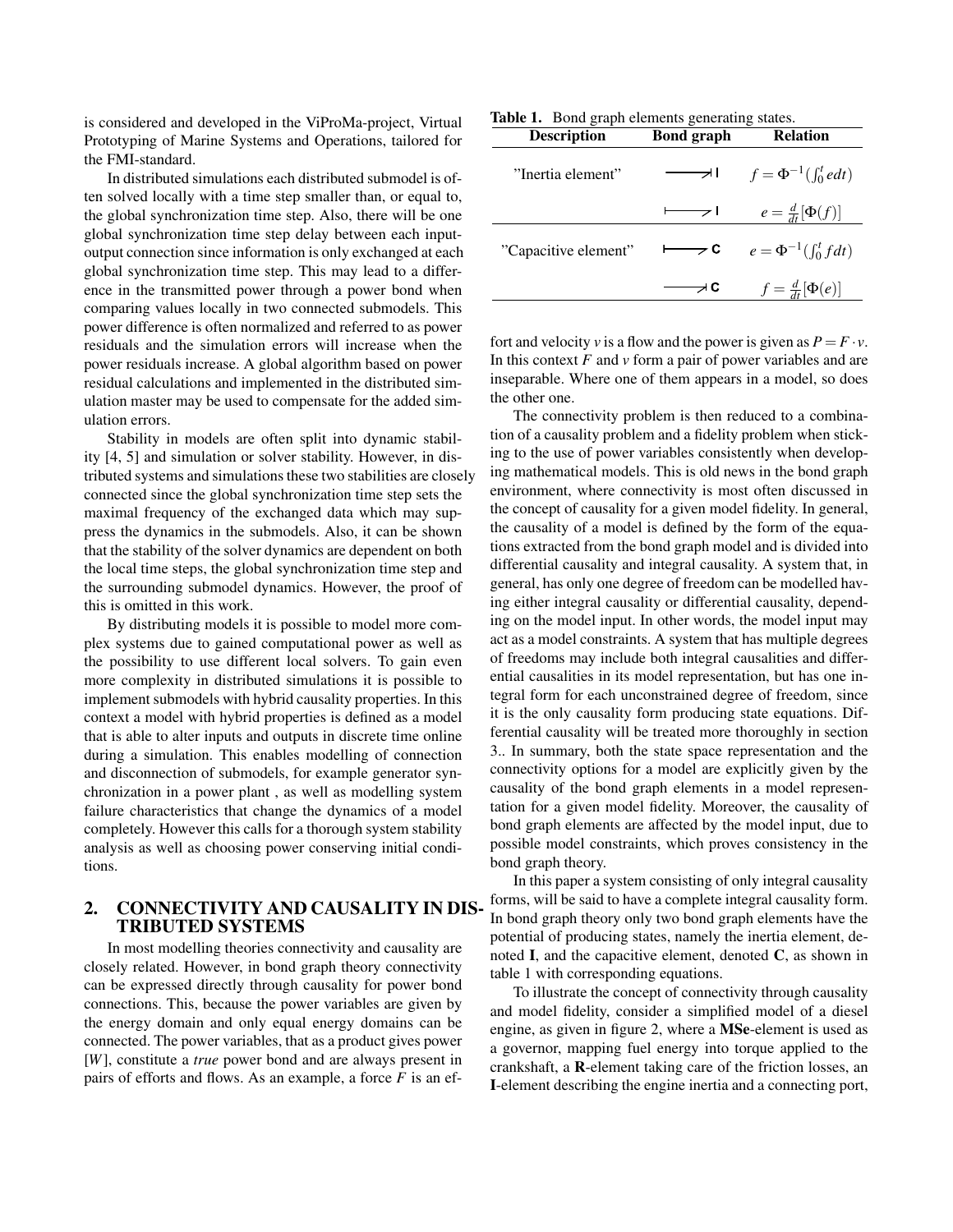$u_F$ , that gives the shaft speed as a model output and gets the shaft torque in feedback.

$$
\begin{array}{c}\n\downarrow \\
\uparrow \\
\uparrow \\
\downarrow \\
\downarrow \\
\downarrow \\
\downarrow \\
\downarrow\n\end{array}
$$

Figure 2. Bond graph model of diesel engine

Now, consider that the diesel engine model is supposed to drive a simplified generator model, as given in figure 3, where  $y_G$  is torque given as model input, the I-element to the left describes the rotational inertia and the I-element to the right is an electrical inductance. The GY-element transforms the mechanical power to electrical power and the R-elements are friction and an electrical load, from left to right in the figure, respectively.



It can be seen from the two models that a connectivity problem arises if the two systems were implemented as two independent submodels, both having a complete integral causality form, and connected in a distributed system. This, because both models give shaft speed as output and get a torque in feedback. However, since both models should experience the same speed when connected, one of the I-elements describing rotational inertia should be constrained and change causality in order to assure connectivity. Another solution is to combine the two I-elements into one and put it in either the generator model or the engine model, which is done in figure 4.



Figure 4. Distributed system of diesel engine and generator.

As can be seen in the figure, the engine has the shaft speed as output and gets a torque in feedback. Note that if the I-element were moved to the generator submodel, the engine output would be torque and the shaft speed would have been given in feedback from the generator model. This means that we can choose which submodel to implement the inertia effects without affecting the connectivity. Another possible way of solving the connectivity problem between the engine model and the generator model is to model a stiff coupling between the generator and the engine, increasing the total model fidelity. This would also increase the number of state in the total system by one. However, this solution is not always preferable, even though there often exists such couplings in real systems. This, because a coupling introduces a fast time constant that most likely would stand out from the other time constants in the total system which is usually not preferable.

In this section the causality, connectivity, model fidelity and power variables have been discussed and the strong concept of causality and power variables in bond graph theory help bringing explicit solutions to the connectivity problem in distributed systems. However, the modeller is still left with a lot of choices such as model fidelity and how to divide a total model into submodels for distribution purposes. This means that the bond graph theory doesn't set restrictions for the modeller, but adds constraints in form of causality and power variables that help solving connectivity problems.

Another nice contribution from the bond graph theory is the bond graph itself. When understanding the concept of bond graphs it is easy to characterize different dynamics and understand the model dynamics out from looking at the mnemonic bond graph elements as well as determining model connectivity and extracting state space equations. These are nice features when studying hybrid causality models.

### 3. HYBRID CAUSALITY MODELS

Model switching is a well known term in the field of mathematical modelling. In general it involves switching between different models online during a simulation but where the input- and output configurations are fixed. Such systems are well treated in [6] and will not be studied in this work. However, hybrid *causality* models that have more or less fixed dynamics but the opportunity to switch between inputs and outputs is of great interests in distributed systems. This, because of the connectivity. By implementing hybrid causality properties in a model the connectivity would only depend on the energy domain. Another reason for implementing hybrid causality properties in a model is to be able to switch causality online during a simulation. This is a nice feature when working with systems having discrete events, for example switches in power electronics. When establishing hybrid causality properties for a model it is also possible to add hybrid dynamics to it. However, this is not in the scope of this work.

One of the reasons for investigating hybrid causality models is to be able to make fast and robust simulation models of systems that seems to change causality when certain events occur. One example of such a system is a hydraulic system with an accumulator that fails if it runs dry. In this case, one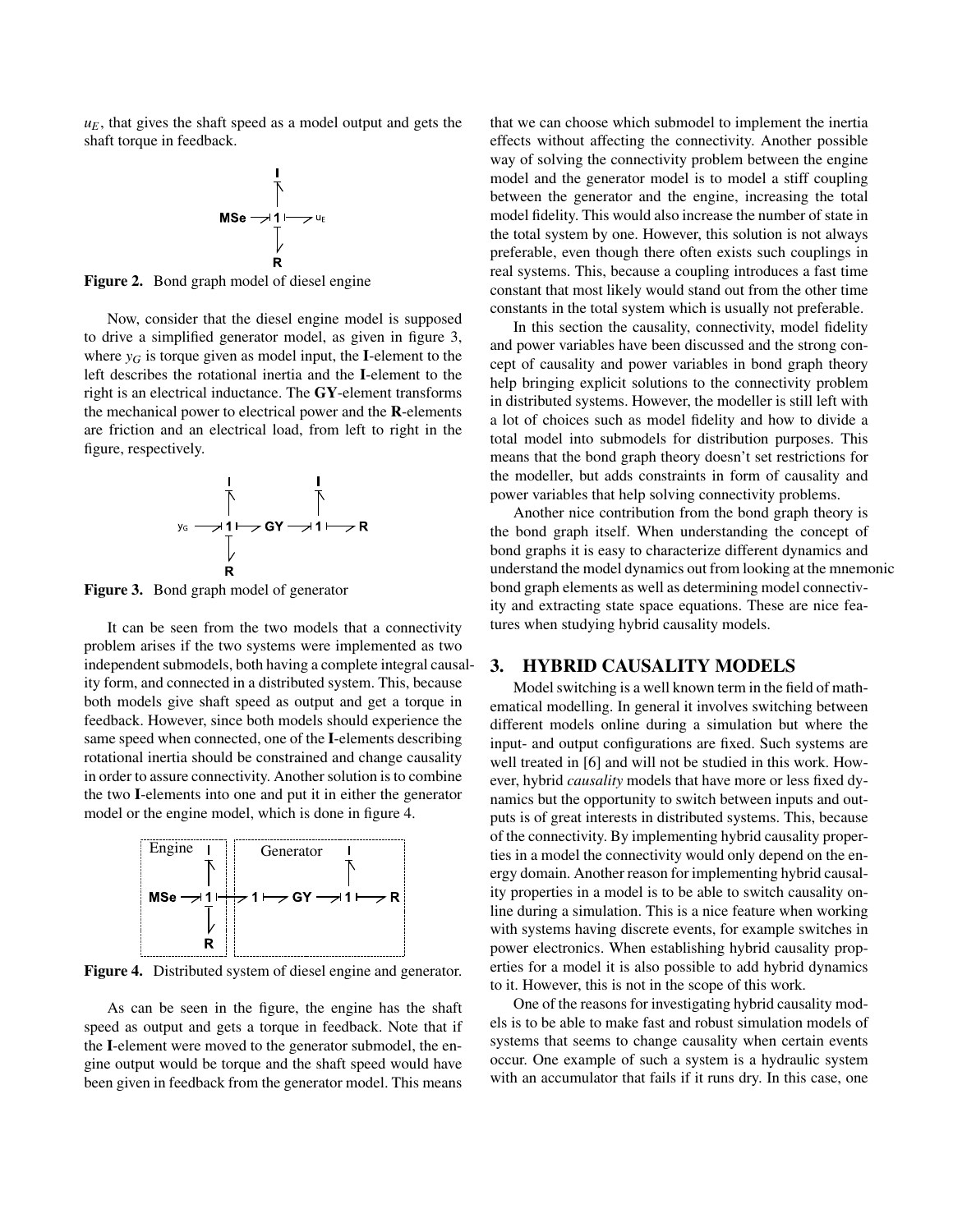of the other hydraulic components that still works need to provide the pressure to the other hydraulic components, seen from a connective point of view. Another example is a set of generators in a marine power plant that are to be connected to a common weak power grid. Then, only one of the generators can set the power grid voltage, and the rest of the components connected to the power grid provides with a current, either as a consumer or a producer.

In this paper the theory of hybrid causality models will be presented in accordance with the bond graph theory together with the definition of discrete- and continuous time events, which will be elaborated later on. To present the hybrid causality the distributed diesel engine and generator model given in 2. will be used. However, now it is assumed that the engine model and the generator model, together called a *genset*, are implemented as one model and connected to a electrical load that may be distributed.

### 3.1. Example: Distributed Genset model Connected to an Electrical Load

Consider the genset model with complete integral causality as shown in figure 5, including the model parameters. Note that the engine torque is in this model set to a constant  $\tau$ .



Figure 5. Distributed genset model.

In this model the voltage is given as an input,  $u_V$ . Assume that an electrical load model with current as output is to be connected to the genset model. The connectivity in this case would fail if the genset model isn't able to adapt to the required causality. However, connectivity of the two distributed models can be ensured by switching causality on the inductance I-element in the genset model. It is then possible to use a switched 1-junction, denoted 1s [7] to switch between the causalities. In addition, by adding one more port,  $u_i$ , a hybrid causality model can be modelled as shown in figure 6.



Figure 6. Distributed hybrid causality genset model.

The genset model shown in the figure has a complete integral causality option giving current as output and a causality option including a differential causality giving voltage as output, making the connectivity fit all possible loading models. Note that an external signal is given to the 1s-element and the *I*-element in order to switch between the causality options.

From the bond graph a state space equations for the complete integral causality form can be expressed as

$$
\begin{aligned}\n\dot{\omega} &= \frac{1}{J} (\tau - b\omega - ri) \\
\frac{d}{dt}i &= \frac{1}{L} (r\omega - u_V - Ri) \\
y &= i\n\end{aligned} \tag{1}
$$

where  $\omega$  is the shaft speed of the genset, *i* is the electrical current, *J* is the rotational inertia, *b* is a friction constant, *r* is the gyrator modulus, *L* is the inductance, *R* is an electrical resistance parameter and *y* is the model output. The equations for the differential causality option can be written as

$$
\dot{\omega} = \frac{1}{J} (\tau - b\omega - ru_i)
$$
  
\n
$$
v = r\omega - L\frac{d}{dt}u_i - Ru_i
$$
  
\n
$$
y = v
$$
\n(2)

where  $y$  is the voltage output and  $u_i$  is the current input. As expected, one state has been lost due to the differential causality. When the input current  $u_i$  is given it is possible to solve the differential causality algebraically, atleast if the models are linear. However, for a generic distributed model that doesn't have insight in the dynamics of its connected models it is difficult to solve the differential causality algebraically. It is important to stress that such a derivative term,  $\frac{d}{dt}u_i$ , requires suited solvers but additional simulation errors will be introduced. Hence, if the differential term can be replaced by something that completes the state space formulation, for example an estimate of the derivative term, simple solvers can be used. Then the model is not dependent on an advanced solver or knowing the algebraic solution for the differential causality problem.

### 3.2. Solution of the Differential Causality Problem

A low-pass filter with differential properties can be used to estimate the differential term and is given as the transfer function

$$
H_f(s) = \frac{s}{Ts + 1} \tag{3}
$$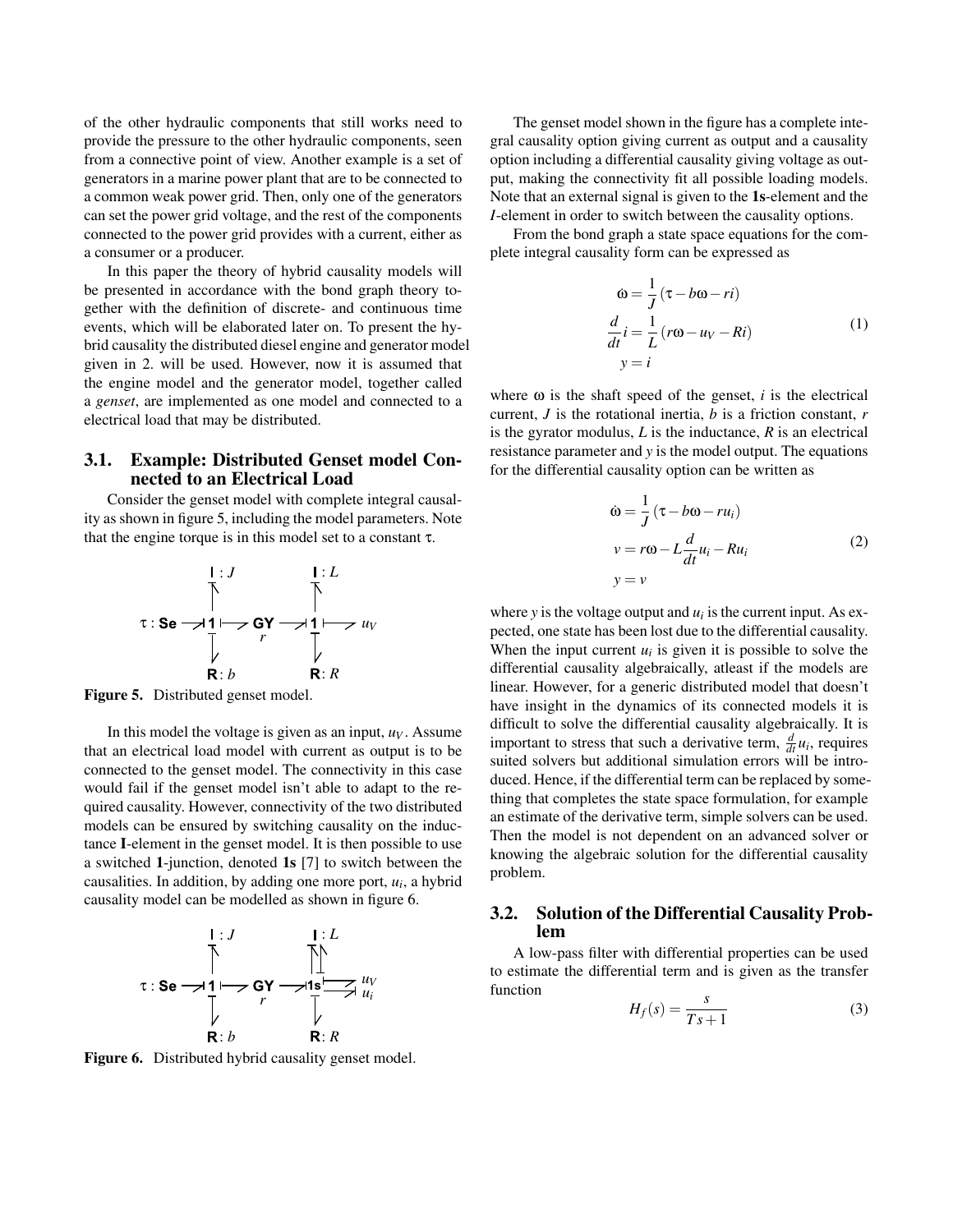Transforming this transfer function in to the time domain results in

$$
\dot{x}_f = \frac{1}{T}(u - x_f)
$$
  
\n
$$
y_f = \frac{1}{T}(u - x_f)
$$
\n(4)

where  $x_f$  is the new state that completes the state space model and  $y_f$  is the estimate of  $\frac{d}{dt}u$ . By substituting (4) into (2) we obtain a complete state space model expressed as

$$
\dot{\omega} = \frac{1}{J} (\tau - b\omega - ru_i)
$$
  
\n
$$
\dot{x}_f = \frac{1}{T} (u_i - x_f)
$$
  
\n
$$
y_d = -(\frac{L}{T} + R)u_i + \frac{L}{T}x_f + r\omega
$$
\n(5)

where  $y_d$  is the output voltage. It can been shown that the filter time constant *T* can be chosen such that the errors introduced by the filtering properties are small and in most cases negligible. For stability analysis and simulation purposes the parameters used in the genset model are given in table 2. Before

Table 2. Genset parameters.

| Symbol | Value                            |
|--------|----------------------------------|
|        |                                  |
| J      | $10 \, \text{kg} m^2$            |
| h      | $0.1$ Nm/s                       |
| r      | 10 N <sub>m</sub> H <sub>s</sub> |
| L      | 0.05 H                           |
| R      | $0.01 \Omega$                    |
| τ      | 200 Nm                           |
| 7'     | 0.001 s                          |

performing simulation of the genset model it is important to discuss stability in the sense of hybrid causality models and is treated in the following.

#### 3.3. Stability of Hybrid Causality Models

Stability of hybrid causality models for continuous systems can be studied by analysing the dynamics in both the solver and the system for all causality orientations. In addition, one must assure that the power is conserved during discrete time events such as when switching causality. Stability for distributed hybrid causality models are left out here, but will be studied in section 4..

Starting with the complete integral causality model, the dynamics can be reformulated as

$$
\dot{\mathbf{x}} = \mathbf{A}\mathbf{x} + \mathbf{B}u_{v} + \mathbf{C}
$$
 (6)

where  $\mathbf{x} = [\omega, i]^T$  is the state vector, **B** is the input mapping matrix, C is a vector including the constant engine torque  $\tau$  and

$$
\mathbf{A} = \begin{bmatrix} -\frac{b}{J} & -\frac{r}{J} \\ \frac{r}{L} & -\frac{R}{L} \end{bmatrix} \tag{7}
$$

It can be verified that the eigenvalues of **A** are  $\lambda = -0.105 \pm$ 14.1418*i* for the parameters used in table 2. Also, by specifying that  $u_V = R_l i$ , where  $R_l = 10 \Omega$  is the electrical load, removes the B-matrix and the A-matrix can be rewritten as

$$
\mathbf{A} = \begin{bmatrix} -\frac{b}{J} & -\frac{r}{K+R_l} \\ \frac{r}{L} & -\frac{R+R_l}{L} \end{bmatrix}
$$
 (8)

The corresponding eigenvalues for the A-matrix is now given as  $\lambda_1 = -1.0141$  and  $\lambda_2 = -199.1959$ . If the Euler integration method is used for solving the system in a simulation the stability criterion for a stable solution is given as

$$
\Delta t \le \frac{2}{\lambda_i}, \,\forall i \tag{9}
$$

whenever the eigenvalues are real, where ∆*t* is the solver time step. The same analysis can also be done for the reformulated differential causality. Setting  $\mathbf{x} = [\omega, x_f]^T$  gives

$$
\mathbf{A}_d = \begin{bmatrix} -\frac{b}{J} & 0\\ 0 & -\frac{1}{T} \end{bmatrix} \tag{10}
$$

and the eigenvalues  $\lambda_1 = -0.01$  and  $\lambda_2 = -1000.0$ . Note that the subscript  $\bar{d}$  is used to separate the complete integral causality model and the reformulated differential causality model. If also in this case  $u_i = \frac{y}{R}$  $\frac{y}{R_l}$  it can be shown that the  $B_d$ -matrix disappear and the  $A_d$ -matrix is rewritten as

$$
\mathbf{A}_{d} = \begin{bmatrix} -\frac{b}{J} - \frac{r^{2}}{JR_{l}\left(\frac{R}{R_{l}} + \frac{L}{R_{l}T} + 1\right)} & -\frac{Lr}{JR_{l}T\left(\frac{R}{R_{l}} + \frac{L}{R_{l}T} + 1\right)}\\ \frac{L}{R_{l}T\left(\frac{R}{R_{l}} + \frac{L}{R_{l}T} + 1\right)} & \frac{L}{R_{l}T^{2}\left(\frac{R}{R_{l}} + \frac{L}{R_{l}T} + 1\right)} - \frac{1}{T} \end{bmatrix}
$$
(11)

which gives the eigenvalues  $\lambda_1 = -1.014$  and  $\lambda_2 = -165.968$ . For both these causality models  $\Delta t = 0.001$  would give stable results when using Euler integration and is chosen as the solver time step.

Next, we need to assure that the power is conserved during a causality change if the model is to switch causality online during a simulation. This can be assured by choosing the initial conditions correctly.

#### 3.4. Initial Conditions and Simulation

If the power is to be conserved during causality switching in a hybrid causality model, the values of the model inputs and outputs right before and after a causality change must be conserved. When switching causality from complete differential causality to reformulated differential causality the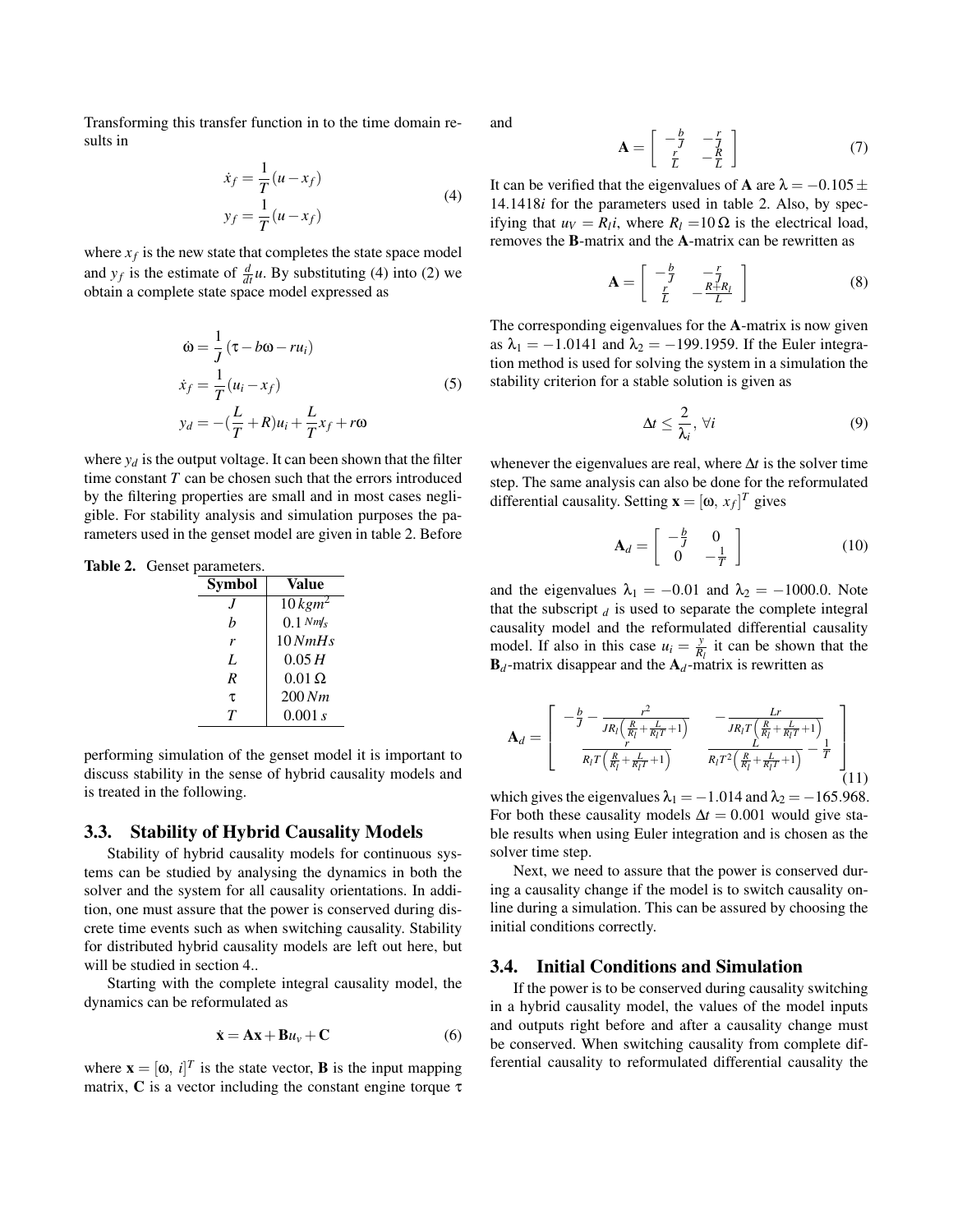shaft speed would remain the same, but the initial conditions for the new state would be given as

$$
x_f = \frac{T}{L} \left[ uv + \left( \frac{L}{T} + R \right) i - r\omega \right]
$$
 (12)

where  $i$ ,  $\omega$  and  $u_V$  are the last obtained or received values before the discrete event. It can be verified that this initial condition gives  $y_d = u_V$  by inserting (12) into  $y_d$  given in (5). The same idea can be used to find initial conditions for *i* when switching from the reformulated differential causality model to the complete integral causality model. Hence,

$$
i = \frac{y_d}{R_l} \tag{13}
$$

which gives  $i = u_i$ .

The hybrid causality genset model is implemented, together with the simple load models, and simulated with the parameters presented above. The total simulation time is set to 5 s and the global distributed communication time step,  $T_d$ , is set equal to the solver time step. This is the same as not distributing the system since the same solver is used, with the same time steps, and data is exchanged after each solved time step. The simulation starts with the complete integral causality model, switches to the reformulated differential causality model at *t*=1 s before returning to the complete integral causality model at *t*=3 s. The simulation results are shown in figure 7 and 8.



Figure 7. Simulation of shaft speed and current.

In figure 7 cIC and rDC are abbreviations for the complete integral causality model and the reformulated differential causality model, respectively. As can be seen in the figure both the shaft speed and the current seem to be continuous throughout the whole simulation and is verified by figure 8, which shows the voltage and current from the genset model's input and output ports. Both  $u_V$  and  $u_i$  are continuous and  $u_i$ is identical to the results obtained in figure 7.



Figure 8. Simulation results of load voltage and current.

It should be mentioned that the filter time constant *T* affects the dynamics of the genset and should be set small in order to minimize the changes. However, since the reformulated differential causality model is initialized after a causality switch with power conserving initial conditions, it will not affect the results in discrete time, only slightly the results in continuous time when *T* is kept relatively small.

Next, it would be of interests to distribute the genset model and the loading model. This is done by implementing the genset model as one submodel, the loading models as one submodel and connect the models together in a distributed simulation where  $T_d \geq \Delta t$ . This requires a through stability analysis of the total distributed system in order to guarantee total system- and simulation stability.

## 4. STABILITY IN DISTRIBUTED SYSTEMS

A stability analysis of a simulation model involves in general two different stability analysis, namely dynamic stability analysis and solver stability analysis. Dynamic stability analysis for continuous systems or simulation models are covered in [8], [5] for nonlinear systems and in [4] for linear systems. In general, dynamic system stability can be analysed by the use of Lyapunov stability theory, where a positive definite storage function describing the energy in the system is used as a lyapunov function candidate in the analysis. However, the stability of a distributed system simulation is more complex than a continuous system because the solver stability and the dynamic stability are more close and more or less dependent of each other. However, if each distributed subsystem has certain *passivity* properties, dynamic stability and solver stability can be analysed separately as often done for continuous systems.

In this paper stability of linear distributed systems solved by fixed step solvers will be studied. This involves both the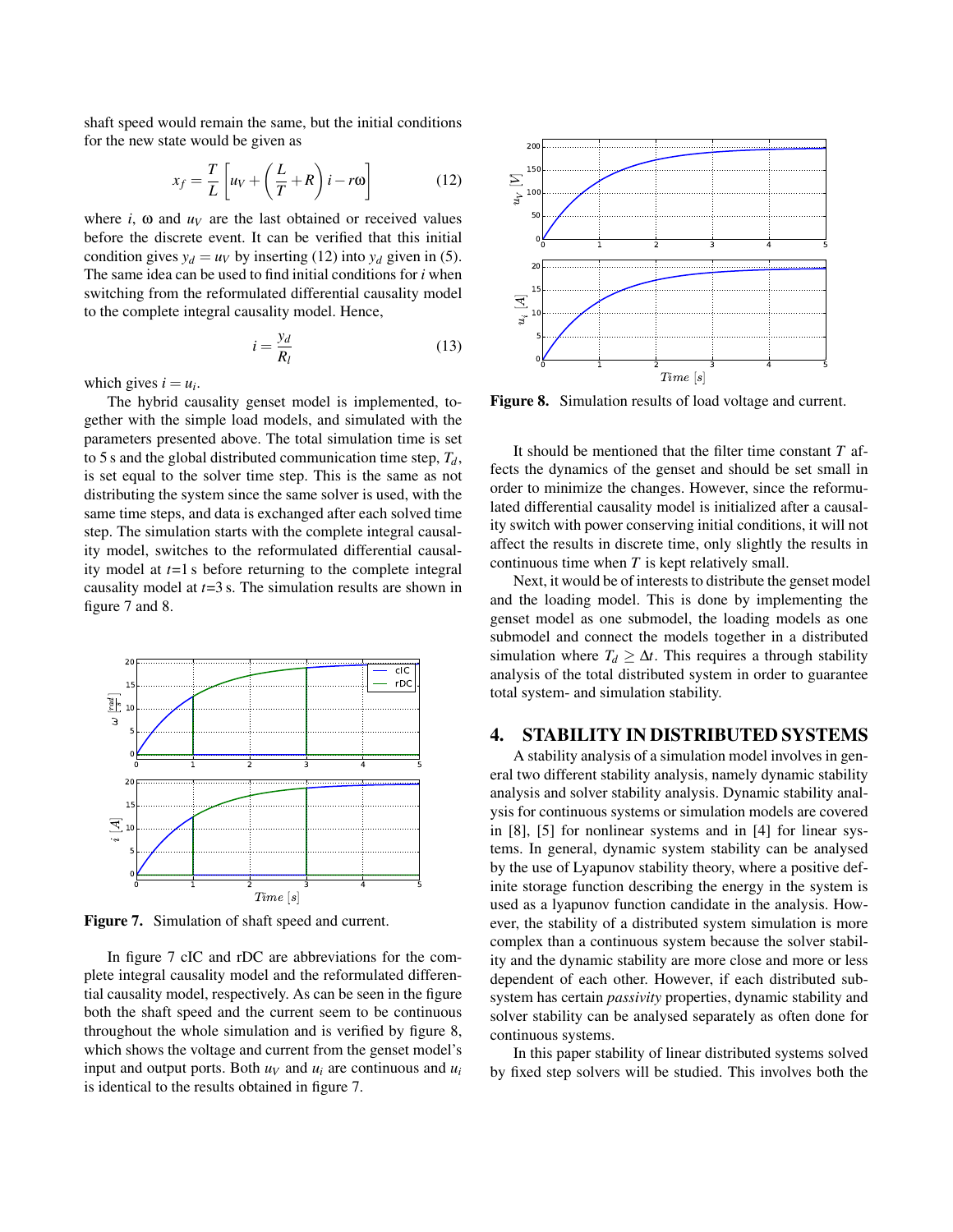system dynamics and the solver dynamics, and, as will be shown, a new stability criterion can be found for such systems without considering passivity properties.

### 4.1. Stability of Linear Distributed Systems with Fixed Step Solvers

Consider a linear system of differential equations describing a distributed submodel *i* given as

$$
\dot{\mathbf{x}}_i = \mathbf{A}_i \mathbf{x}_i + \mathbf{B}_i \mathbf{u}_i
$$
  
\n
$$
\mathbf{y}_i = \mathbf{H}_i \mathbf{x}_i
$$
 (14)

where  $\mathbf{x}_i$  is the state vector,  $\mathbf{u}_i$  is the input vector,  $\mathbf{y}_i$  is the output vector and the matrices  $A_i$ ,  $B_i$  and  $H_i$  are given by the system dynamics. If the Euler integration method is used to solve this subsystem with the time step  $\Delta t_i$ , the results for the next solver time step can be expressed as a function of the previous results,

$$
\mathbf{x}_i(t_0 + \Delta t) = \mathbf{x}_i(t_0) + \Delta t_i [\mathbf{A}_i \mathbf{x}_i(t_0) + \mathbf{B}_i \mathbf{u}_i(t_0)]
$$
  
=  $(\mathbf{I} + \Delta t_i \mathbf{A}_i) \mathbf{x}_i(t_0) + \Delta t_i \mathbf{B}_i \mathbf{u}_i(t_0)$  (15)

where I is the identity matrix. By assuming that the model inputs and outputs are held constant between each global time step  $T_d$ , chosen such that

$$
n_i = \frac{T_d}{\Delta t_i} \tag{16}
$$

where  $n_i$  is a positive integer for all subsystems  $i$  in the distributed system, the next simulation step can be expressed as

$$
\mathbf{x}_i(t_0 + 2\Delta t) = \mathbf{x}_i(t_0 + \Delta t) + \Delta t_i[\mathbf{A}_i \mathbf{x}_i(t_0 + \Delta t) + \mathbf{B}_i \mathbf{u}_i(t_0)]
$$
  
=  $(\mathbf{I} + \Delta t_i \mathbf{A}_i)^2 \mathbf{x}_i(t_0) + [(\mathbf{I} + \Delta t_i \mathbf{A}_i) + \mathbf{I}] \Delta t_i \mathbf{B}_i \mathbf{u}_i(t_0)$  (17)

When  $n_i$  steps have been taken, the global time is given as  $t_0 + T_d$  and the solution can be expressed as

$$
\mathbf{x}_i(t_0+T_d) = (\mathbf{I} + \Delta t_i \mathbf{A}_i)^{n_i} \mathbf{x}_i(t_0) + \sum_{j=1}^{n_i} (\mathbf{I} + \Delta t_i \mathbf{A}_i)^{j-1} \Delta t_i \mathbf{B}_i \mathbf{u}_i(t_0)
$$
\n(18)

because  $\mathbf{u}(t_0) = \mathbf{u}(t_0 + \Delta t) = \ldots = \mathbf{u}(t_0 + T_d)$ . Further, if  $\mathbf{A}_i$  is nonsingular the sum can be rewritten as

$$
\sum_{j=1}^{n_i} (\mathbf{I} + \Delta t_i \mathbf{A}_i)^{j-1} = \frac{1}{\Delta t_i} \mathbf{A}_i^{-1} [(\mathbf{I} + \Delta t_i \mathbf{A}_i)^{n_i} - \mathbf{I}] \tag{19}
$$

and thus, the solution for each global time step  $T_d$  can be expressed as

$$
\mathbf{x}_i(t_0 + T_d) = \mathbf{A}_{n_i} \mathbf{x}_i(t_0) + \mathbf{B}_{n_1} \mathbf{u}_i(t_0)
$$
 (20)

where

$$
\mathbf{A}_{n_i} = (\mathbf{I} + \Delta t_i \mathbf{A}_i)^{n_i}
$$
  
\n
$$
\mathbf{B}_{n_i} = \mathbf{A}_i^{-1} (\mathbf{A}_{n_i} - \mathbf{I}) \mathbf{B}_i
$$
\n(21)

By assuming that a distributed system has two submodels with the input-output mappings given as

$$
\mathbf{u}_1 = \mathbf{H}_2 \mathbf{x}_2 \n\mathbf{u}_2 = \mathbf{H}_1 \mathbf{x}_1
$$
\n(22)

the solution of the total distributed system can be written as

$$
\mathbf{x}_d(t_0 + T_d) = \mathbf{S}_d \mathbf{x}_d \tag{23}
$$

where  $\mathbf{x}_d = [\mathbf{x}_1, \mathbf{x}_2]^T$  is the total distributed system state vector and  $S_d$  is denoted the total distributed system solution matrix given as

$$
\mathbf{S}_d = \left[ \begin{array}{cc} \mathbf{A}_{n_1} & \mathbf{B}_{n_1} \mathbf{H}_2 \\ \mathbf{B}_{n_2} \mathbf{H}_1 & \mathbf{A}_{n_2} \end{array} \right] \tag{24}
$$

The stability for a linear distributed system can be assured if the magnitude of the eigenvalues of  $S_d$  are less than 1,

$$
|eig(\mathbf{S}_d)| < 1\tag{25}
$$

if *n*<sub>*i*</sub> ∈  $N_{\geq 1}$   $\forall i$  where  $N_{\geq 1}$  is all integers larger than 1. This last condition assures global time synchronization between the submodels. Also, the distributed system is said to be only marginally stable if atleast one of the eigenvalues has a magnitude equal to 1.

These stability results can be applied to the genset model for both causality orientations and if the condition in (25) holds, the distributed hybrid causality model of the genset connected to the load model will be stable. This, because stability during switching has already been assured through the choice of initial conditions.

#### 4.2. Stability of Distributed Genset Simulation

Starting with the complete integral causality model, the system dynamics can be rewritten as

$$
\dot{\mathbf{x}}_1 = \mathbf{A}_1 \mathbf{x}_1 + \mathbf{B}_1 u_V + \mathbf{C}_1
$$
  
\n
$$
y_1 = \mathbf{H}_1 \mathbf{x}_1
$$
\n(26)

where subscript  $_1$  refers to the complete integral causality model,  $\mathbf{x}_1 = [\omega, i]^T$  is the state vector,  $y_1$  is the output from the genset model and

$$
\mathbf{A}_1 = \begin{bmatrix} -\frac{b}{J} & -\frac{r}{J} \\ \frac{r}{L} & -\frac{R}{L} \end{bmatrix}, \quad \mathbf{B}_1 = \begin{bmatrix} 0 \\ -\frac{1}{L} \end{bmatrix}
$$
  

$$
\mathbf{C}_1 = \begin{bmatrix} \frac{\tau}{J} \\ 0 \end{bmatrix}, \qquad \mathbf{H}_1 = \begin{bmatrix} 0 & 1 \end{bmatrix}
$$
 (27)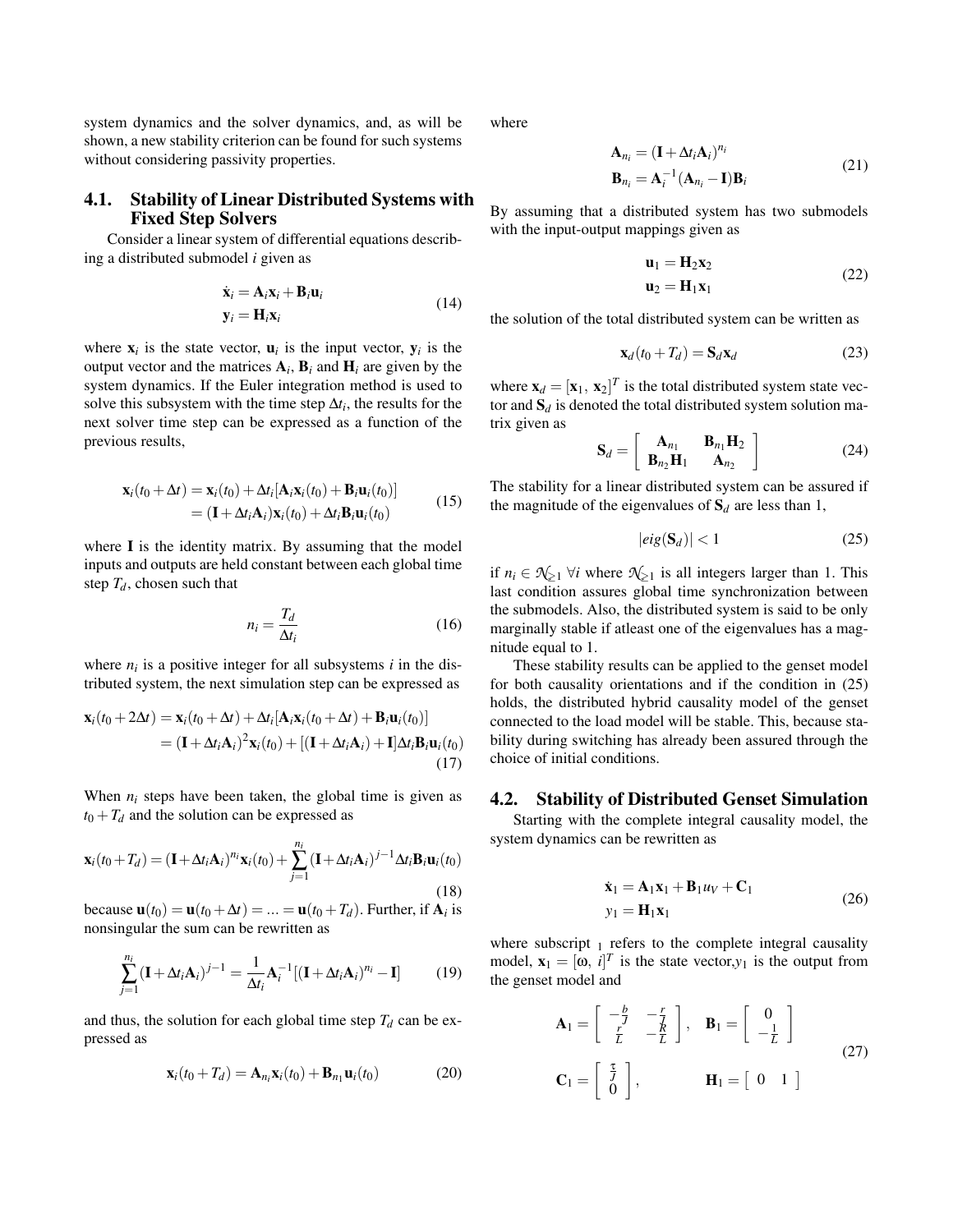Next, the input from the load model is given as  $u_V = R_l i$ , which means that we might write

$$
\mathbf{x}_1(t_0 + T_d) = \mathbf{S}_d \mathbf{x}_1(t_0) + \mathbf{C}_{n_1}
$$
 (28)

where

$$
\mathbf{S}_d = \mathbf{A}_{n_1} + \mathbf{B}_{n_1} \mathbf{H}_1 R_l \tag{29}
$$

 $A_{n_1}$  and  $B_{n_1}$  is given as in (21) and

$$
C_{n_1} = A_1^{-1} (A_{n_1} - I) C_1
$$
 (30)

The  $C_{n_1}$  matrix gives only a bias to the total solution and is not relevant in the stability analysis. When the solver time step is set to  $\Delta t = 0.001$  s it is possible to plot the magnitude of the eigenvalues in  $S_d$  as a function of  $n_i$  and the results are shown in figure 9.



**Figure 9.** Magnitude of eigenvalues in the  $S_d$ -matrix as a function of  $n_1$ .

As can be seen in the figure,  $|\lambda_2| > 1$  when  $n_1 \ge 10$ , which means that  $T_d = 0.009$  s is the largest stable global time step for the chosen solver time step. This is illustrated in figure 10 where the first plot is the simulation results when  $T_d = 0.009$ and the second plot is the results with  $T_d$  =0.01 s.

The results show clearly that the model is not stable when  $T_d$  =0.01 s, which proves the stability analysis of the total distributed system.

The reformulated differential causality model can be expressed as

$$
\dot{\mathbf{x}}_2 = \mathbf{A}_2 \mathbf{x}_2 + \mathbf{B}_2 u_i + \mathbf{C}_2
$$
  
\n
$$
y_2 = \mathbf{H}_2 \mathbf{x}_2 + K_2 u_i
$$
\n(31)



Figure 10. Comparison of distributed simulation results for the complete integral causality model with different  $T_d$ .

where 
$$
\mathbf{x}_2 = [\omega, x_f]^T
$$
,  $y_2$  is the model output and  
\n
$$
\mathbf{A}_2 = \begin{bmatrix} -\frac{b}{J} & 0 \\ 0 & -\frac{1}{T} \end{bmatrix}, \quad \mathbf{B}_2 = \begin{bmatrix} -\frac{r}{J} \\ \frac{1}{T} \end{bmatrix}
$$
\n
$$
\mathbf{C}_2 = \begin{bmatrix} \frac{r}{J} \\ 0 \end{bmatrix}, \qquad \mathbf{H}_2 = \begin{bmatrix} r & \frac{L}{T} \end{bmatrix}
$$
\n(32)\n
$$
K_2 = -\frac{L}{T} - R
$$

In this case  $u_i = \frac{y}{R}$  $\frac{y}{R_l}$  which means the total solution of the distributed system can be expressed as

$$
\mathbf{x}_2(t_0 + T_d) = \mathbf{S}_d \mathbf{x}_2(t_0) + \mathbf{C}_{n_2}
$$
 (33)

where

$$
\mathbf{S}_d = \mathbf{A}_{n_2} + \frac{1}{R_l + K_2} \mathbf{B}_{n_2} \mathbf{H}_2
$$
 (34)

and where  $A_{n_2}$  and  $B_{n_2}$  is given as in (21) and

$$
C_{n_2} = A_2^{-1} (A_{n_2} - I) C_2
$$
 (35)

Figure 11 shows the magnitude of the eigenvalues of  $S_d$  when the solution matrix is a function of  $n_2$ .

As can be seen in the figure the reformulated differential causality model seems to be stable for any value of  $n_2$ , which means that the complete integral causality model will be the restrictive model when simulating the hybrid causality model in a distributed setting with the load model. The results from a distributed simulation of the total system, including causality switching as in figure 8, are given in figure 12 and 13 when  $\Delta t = 0.001$  s and  $T_d = 0.009$  s. The total simulation time is set to  $t = 10$  s.

As can be seen in the figures the simulation results look identical with the ones given in figure 7 and 8, which means that the hybrid causality genset model works quite well also in a distributed setting when connected to the given load models.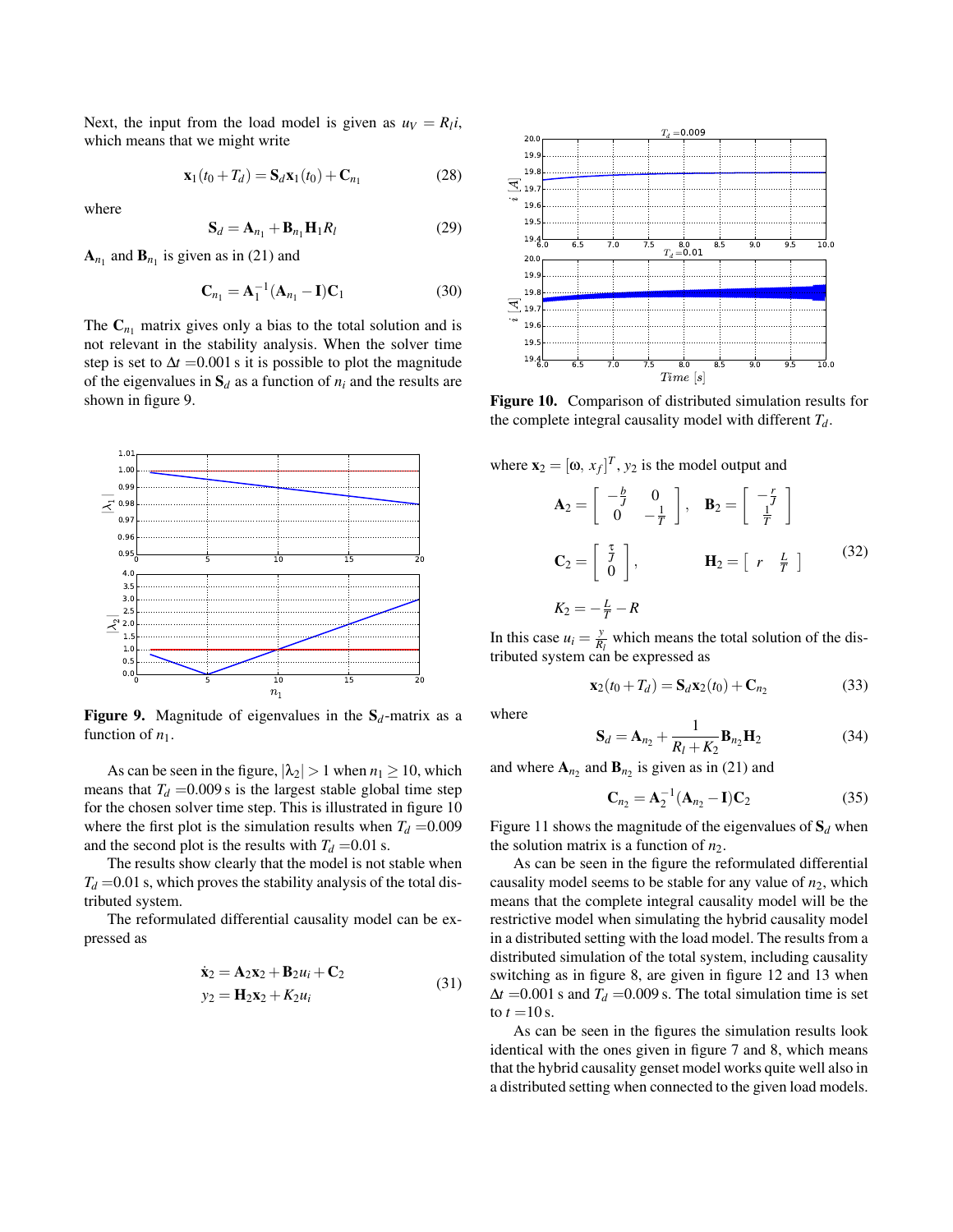

Figure 11. Magnitude of eigenvalues in the  $S_d$ -matrix as a function of  $n_2$ .



Figure 12. Simulation of shaft speed and current.



Figure 13. Simulation results of load voltage and current.

### 5. CONCLUSION

In this work linear distributed systems have been studied by the use of bond graph theory, with the main focus on connectivity, hybrid causality and stability. The reason for studying these topics is because connectivity and stability are important topics in distributed systems. Hybrid causality models, and switched models in general, are state of the art in the field of mathematical modelling and closely related to the bond graph theory.

The bond graph theory provides a clear relation between connectivity, causality and model fidelity, which is quite helpful when making distributed mathematical models. As it turns out, connectivity is only dependent on the causality for a given energy domain when sticking to the bond graph modelling theory. This helps establishing a standard for connecting distributed models in a given energy domain, through the power variables. Moreover, when considering hybrid causality models, the criteria for connecting submodels is reduced to only assuring that the energy domains are equal.

Hybrid causality models opens for modelling more complex systems with discrete time events, such as opening or closing of switches in power electronics. In this work the differential causality part of the hybrid causality model has been reformulated to integral causality in order to complete the state space model and enable the use of simple solvers in simulations. However, stability of such systems must be analysed, both for the solver dynamics and the system dynamics, in order to guarantee stable solutions in simulations. Stability during causality switching can be established by choosing the initial conditions carefully.

Stability of linear distributed systems can be analysed by including both the solver dynamics and the system dynamics in the same analysis, as have been done in this paper. This results in a criterion for choosing the local solver time steps and the global synchronization time step. However, only the Euler integration method has been considered in this work. The solution matrix can also be derived for both Runge Kutta 2 and 4 integration methods as well as for the Euler integration method.

Simulations for a simple distributed hybrid causality genset model connected to a distributed electrical load has been performed and the results verifies the stability criterion. Also, the results show that the model outputs are continuous which indicates that the reformulation of the differential causality gives good results.

### ACKNOWLEDGEMENTS

Thanks to the partners in the ViProMa project, Norwegian Research Counsel project number 225322, for providing financial support for studying distributed systems for marine systems and operations.